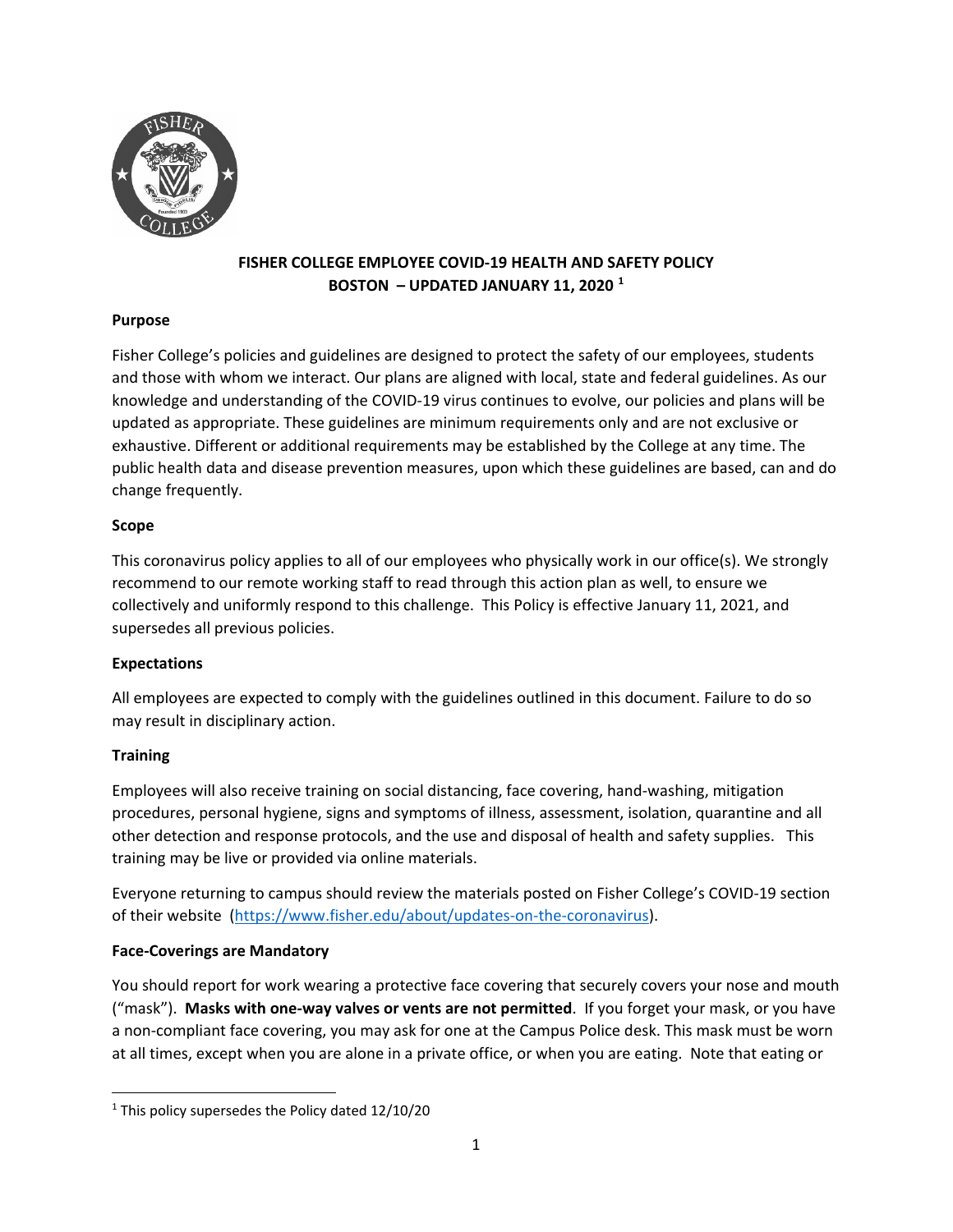drinking without a mask in an indoor public area is not allowed. Talking on a mobile phone without a mask in an indoor public area is also prohibited.

## **Exposure to COVID-19/Quarantine Requirements**

All employees are prohibited from coming to work if they are ill or exhibiting symptoms of COVID-19. If an employee has come into "close contact"<sup>[2](#page-1-0)</sup> with a person with COVID-19, the employee will need to remain quarantined consistent with one of the quarantine options below:

7 days of strict quarantine: Release on Day 8 if: A test (either PCR or antigen) taken on Day 5 or later is negative; AND the employee has not experienced any symptoms up to that point; AND the employee conducts active monitoring through Day 14. Active symptom monitoring includes taking temperature once daily. If even mild symptoms develop or the employee has a temperature of 100.0 F, they must immediately self-isolate, contact the public health authority overseeing their quarantine, notify the College's COVID-19 officer, and get tested.

10 days of strict quarantine: Release on Day 11 if: the employee has not experienced any symptoms up to that point; AND the employee conducts active monitoring, including daily temperature check, through Day 14. No test is necessary under this option. If even mild symptoms develop or the individual has a temperature of 100.0 F, they must immediately self-isolate, contact the public health authority overseeing their quarantine, notify the College's COVID-19 officer, and get tested.

14 days of strict quarantine: Release on Day 15. This option must be followed if: the individual has experienced ANY symptoms during the quarantine period, even if they have a negative COVID-19 test; or if the employee is unable to conduct active monitoring, including a daily temperature check.

Most staff members will be able to work remotely during quarantine. Faculty must get approval from the Vice President of Academic Affairs to teach class remotely. If the class cannot be taught remotely a substitute will be required. When it is not possible for an employee to perform their work remotely, the employee will work with Human Resources on the appropriate leave options.

See the following link for information about Quarantine: [https://www.mass.gov/guidance/information-and-guidance-for-persons-in-quarantine-due-to](https://www.mass.gov/guidance/information-and-guidance-for-persons-in-quarantine-due-to-covid-19)[covid-19](https://www.mass.gov/guidance/information-and-guidance-for-persons-in-quarantine-due-to-covid-19)

# **Employees Exhibiting Symptoms or Testing Positive for COVID-19/Isolation Requirements**

Individuals who have either tested positive for COVID-19 or who are exhibiting symptoms of COVID-19 and have been told by a provider that they have, or probably have, COVID-19, even in the absence of a test should isolate at home until: 10 days since symptoms first appeared and

<span id="page-1-0"></span> $2$  What counts as close contact? You were within 6 feet of an infected person for a cumulative total of 15 minutes or more over a 24-hour period, starting from 2 days before illness onset (or, for asymptomatic patients, 2 days prior to test specimen collection) until the time the patient is isolated. You provided care at home to someone who is sick with COVID-19; You had direct physical contact with the person (hugged or kissed them); You shared eating or drinking utensils; They sneezed, coughed, or somehow got respiratory droplets on you.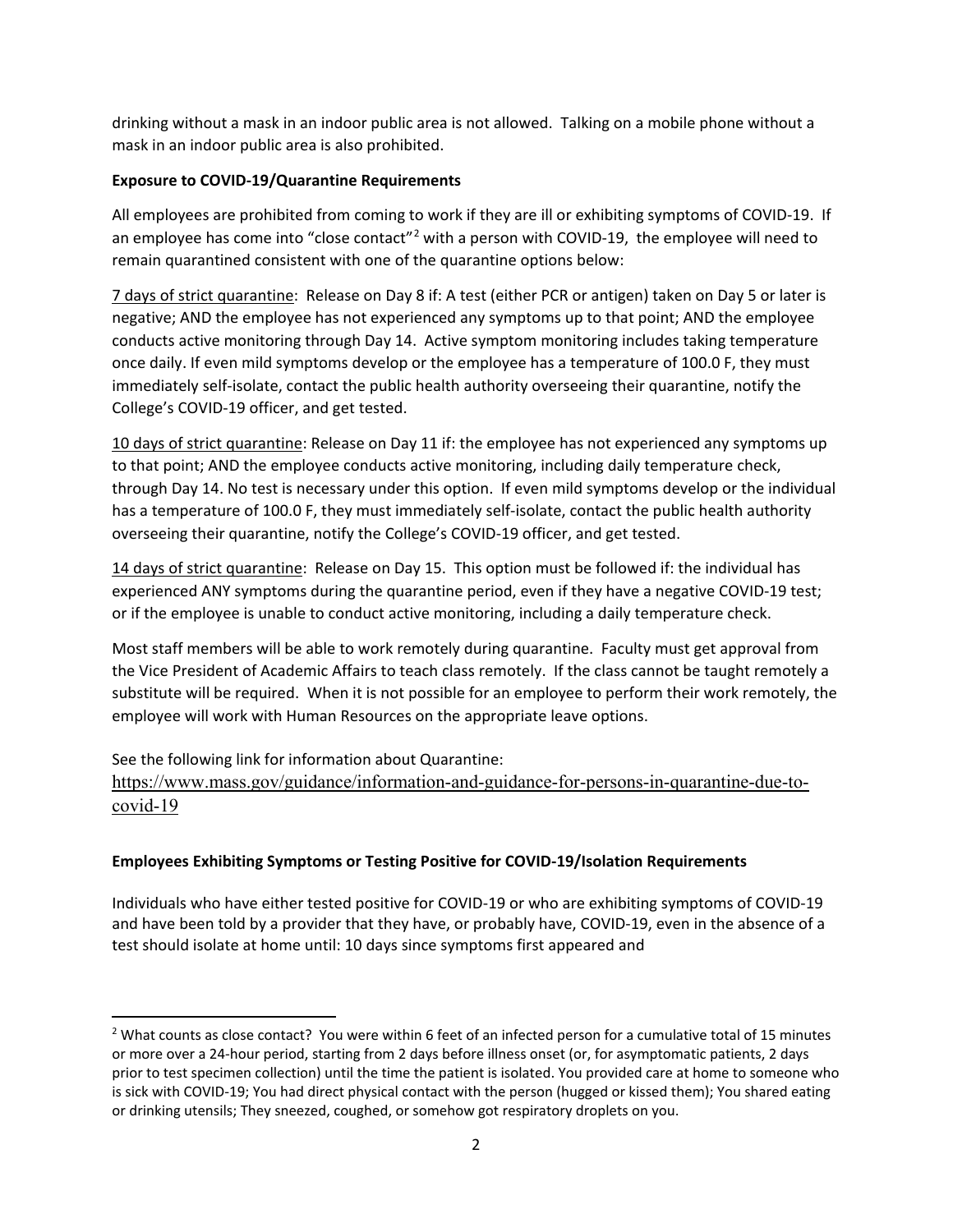24 hours with no fever without the use of fever-reducing medications **and** Other symptoms of COVID-19 are improving. Loss of taste and smell may persist for weeks or months after recovery and need not delay the end of isolation

See the following links for more information on isolation: [https://www.mass.gov/guidance/information](https://www.mass.gov/guidance/information-and-guidance-for-persons-in-isolation-due-to-covid-19)[and-guidance-for-persons-in-isolation-due-to-covid-19](https://www.mass.gov/guidance/information-and-guidance-for-persons-in-isolation-due-to-covid-19) [http://www.maventrainingsite.com/maven-help/pdf/COVID19-Isolation-information-and](http://www.maventrainingsite.com/maven-help/pdf/COVID19-Isolation-information-and-guidance_ver2.0_August9.pdf)[guidance\\_ver2.0\\_August9.pdf](http://www.maventrainingsite.com/maven-help/pdf/COVID19-Isolation-information-and-guidance_ver2.0_August9.pdf)

If a household member is exhibiting any of the COVID-19 symptoms, the employee should stay home, and contact their supervisor and Human Resources or the College's COVID-19 Officer for further guidance. All impacted employees, including those employees considered close contacts to a COVID-19 case, should work with Human Resources to develop a return to work plan.

All employees returning to work after a positive COVID-19 diagnosis must submit a letter from their local Department of Public Health to the College's COVID-19 officer and Health Services clearing them to return to work. Health Services will note status in the Co-Verified system.

## **Testing and Symptom Monitoring**

The College will require all employees and vendors assigned to work on the Boston campus to be regularly tested for COVID-19. All staff and faculty will be required to take a baseline COVID-19 test between January 12 – January 22, 2021, and then weekly. Note that the College may adjust the frequency of testing if circumstances change. All GPS and remote employees are required to be tested for COVID-19 if they plan to be on the Boston campus.

In addition, the College will be using a symptom monitoring app called CoVerified. You will be required to download CoVerified and report your symptoms daily. Employees without a smart phone should contact Human Resources to arrange for an alternate method of accessing CoVerified.

The Fisher College Testing Site is located in the basement of 131-133 Beacon Street. The entrance to the site is located at 131 Beacon. Testing is by appointment only. Returning employees may schedule your appointments directly through the CoVerified app. New employees will be scheduled for their first test, and will be able to self-schedule thereafter.

Positive COVID-19 cases will be discussed with local (Boston) public health officials to receive specific guidance. Confidentiality will be maintained to the fullest extent of the law. All people with COVID-19 should be prepared to list anyone who would be considered a "close contact," since 48-hours prior to symptoms of illness onset to aid in mitigating the spread of potential illness.  People with close contacts to a positive COVID-19 individual will be advised to go into quarantine for 14 days, and contact tracing protocols will be followed.

Those failing to cooperate with contact tracers will be subject to discipline including removal from the College.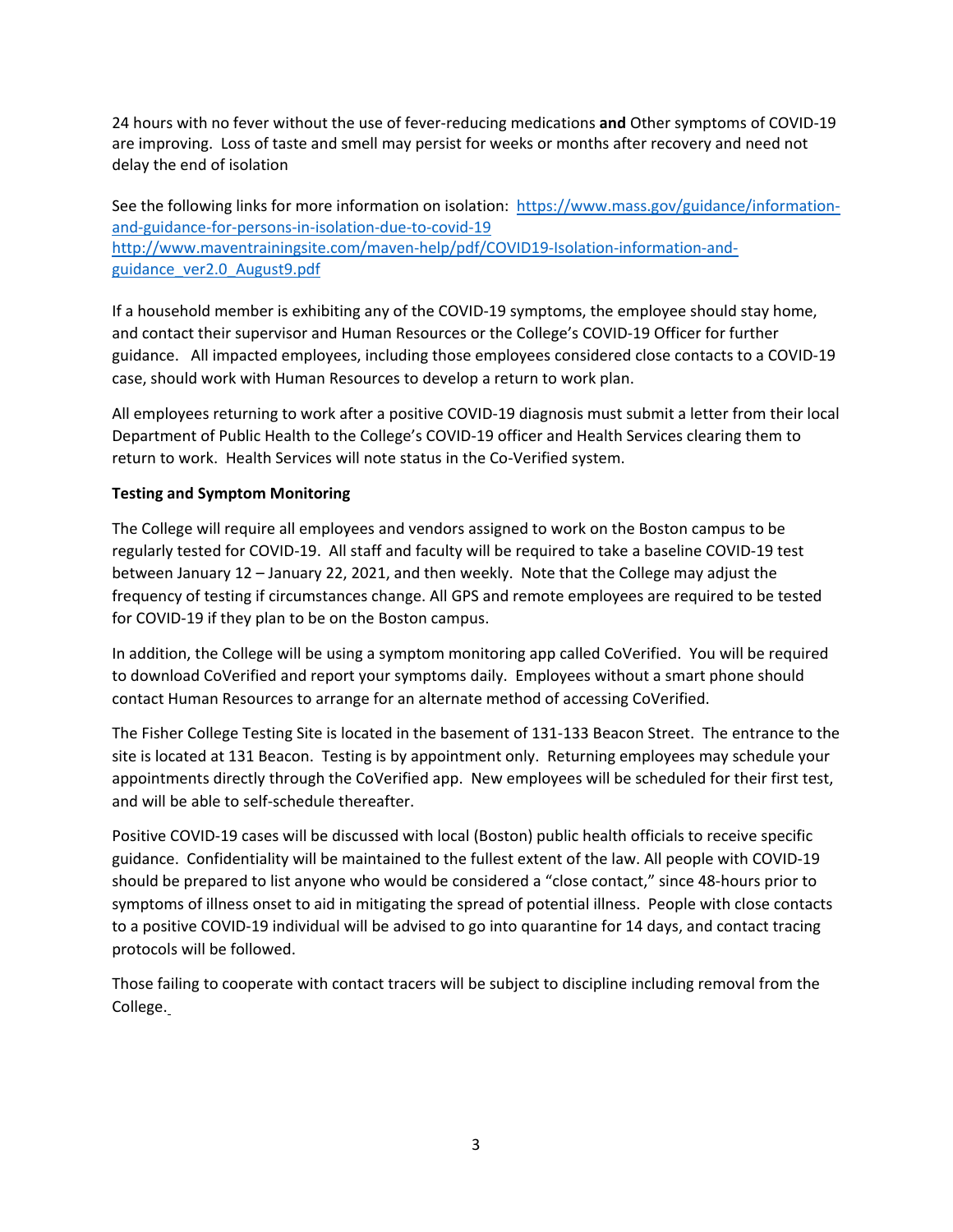## **Travel Restrictions**

Massachusetts' travel restrictions may be found at [https://www.mass.gov/forms/massachusetts-travel](https://www.mass.gov/forms/massachusetts-travel-form)[form.](https://www.mass.gov/forms/massachusetts-travel-form) All individuals entering Massachusetts after 12:01 a.m. on August 1, 2020 must quarantine for 14 days from the date of arrival in Massachusetts unless the individual meets one of the criteria below:

- Traveled from a Lower-risk State: This includes individuals coming from a COVID-19 lower-risk state within the United States. The list of states considered low risk are listed at <https://www.mass.gov/info-details/covid-19-travel-order#lower-risk-states>
- 72-hour Testing Rule: The individual can produce, upon request, proof of a negative test result for COVID-19 from a test administered on a sample taken no longer than 72 hours before your arrival in Massachusetts.
- Transitory travel: This includes people who are passing through Massachusetts and permits travelers to drive through the State or to connect to their airplane, bus or train, or to stop at a highway rest stop, but this exception extends only so long as is reasonably required for the traveler to complete their transit, make any necessary airplane, bus, or train connection, or make use of travel services such as at a highway rest stop.
- Persons Commuting for Work or School: People who regularly commute, at least weekly, outside of Massachusetts to a fixed place to attend school or work or any person who regularly commutes, at least weekly into Massachusetts to a fixed place to attend school or work; provided that in either case, this exception applies only to and from the person's residence and place of work or school.  Workers or students who travel to any place that is not their home state for personal or leisure reasons cannot rely on this exemption.
- Patients Seeking or Receiving Medical Treatment:  Patients who are traveling to Massachusetts to seek or receive specialized medical care from a physician located in the Commonwealth and persons accompanying and providing needed support to the patient.
- Military Personnel: Any person who is required to travel to Massachusetts at the order or directive of a Federal or State military authority.
- Workers Providing Critical Infrastructure Services: Workers who enter Massachusetts to perform critical infrastructure functions as specified in Version 3.1 of the listing published by the Federal Cybersecurity and Infrastructure Security Agency are exempt from quarantine while they are commuting to or from or while at work.  For the first 14-days after arrival, when the worker is not at work or commuting to work they must quarantine. Additional information may be found here: [https://www.cisa.gov/publication/guidance-essential-critical-infrastructure](https://www.cisa.gov/publication/guidance-essential-critical-infrastructure-workforce)[workforce](https://www.cisa.gov/publication/guidance-essential-critical-infrastructure-workforce). Workers who travel to or from Massachusetts for personal or leisure reasons cannot rely on this exemption.

Individuals who do not comply with their obligation to quarantine are subject to a \$500 fine per day.

You do not need to quarantine for 14 days if you took a test for COVID-19 and have received a negative result. The specimen for the test must have been collected no longer than 72 hours before your arrival in Massachusetts, and the testing must be by a method approved by the Massachusetts Department of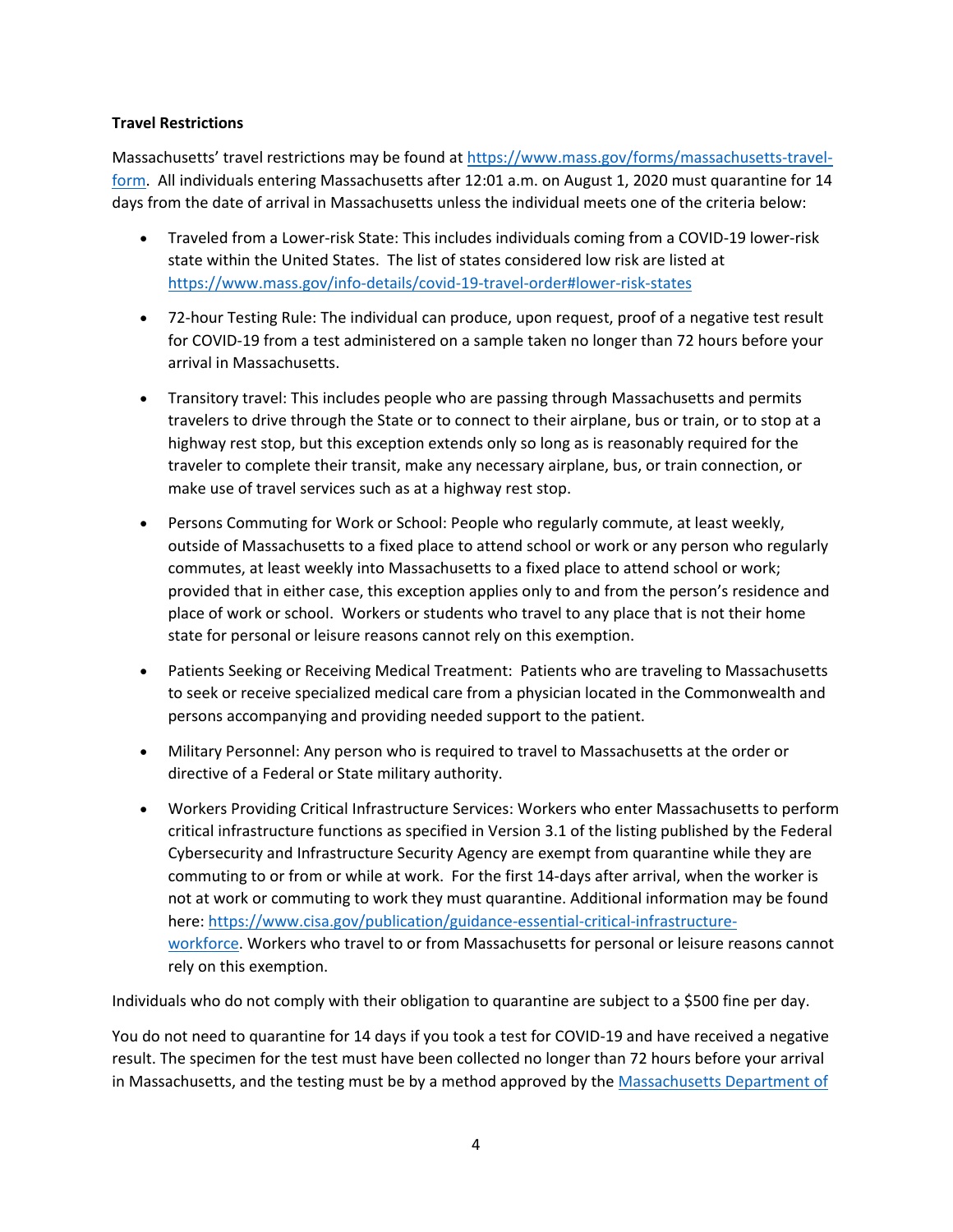[Public Health](https://www.mass.gov/service-details/about-the-department-of-public-health) <https://www.mass.gov/service-details/about-the-department-of-public-health> . Upon request, you must be able to demonstrate proof of the negative test result.

#### **FISHER COLLEGE TRAVEL POLICY**

Everyone at Fisher College has worked hard to maintain a safe campus during the fall semester. The College continues to monitor health and safety conditions, locally, nationally, and internationally, and to update its policies accordingly.

This UPDATED travel guidance applies to all Fisher College employees working on campus either fulltime or part-time, effective November 20, 2020. This policy is based on the latest Massachusetts COVID-19 Travel Guidance, as well as CDC recommendations and other government regulations. The current state of Covid-19 virus transmission is fluid, and this policy is subject to change without notice. The College will make every effort to keep you apprised of changes.

As we enter the holiday season, Covid-19 cases are spiking nationwide. Therefore, employees working on campus are strongly encouraged to remain in Massachusetts and limit travel out of the state. Employees who want to leave the state for personal reasons, must work with their direct manager and discuss any travel plans outside of Massachusetts. Travel outside of the state to states considered higher risk must be approved by your supervisor and Human Resources. Approval must be in writing. To request, please send an email to your supervisor, with a cc to [elyons@fisher.edu.](mailto:elyons@fisher.edu)

Employees who obtain approval to travel to states that are considered higher risk (as defined by the State of Massachusetts COVID-19 Travel Guidance) must quarantine for 14 days upon return to Massachusetts, and

Use accrued and unused vacation time to cover compensation during the 14-day quarantine period for any time they are regularly scheduled to be working onsite. Hardship exceptions may be made at the sole discretion of the College for bereavement and other non-recreational travel requests.

An exemption from the 14-day quarantine may be requested and will be granted if the employee:

Takes a first COVID-19 test at the College (or at an equivalent test site) immediately upon return to Massachusetts; and

Takes a second COVID-19 test at the College (or at an equivalent test site) 4-5 days after the first test; and

Receives two negative test results; and

Quarantines until both tests are completed and the results are reported.

With very limited exceptions, College-related business travel is suspended until further notice. Should you need to travel for business, please speak with your Vice President.

## **SOCIAL DISTANCING**

All Fisher employees are always required to practice social distancing while on campus. Everyone will be required to maintain six feet of separation inside and outside of buildings.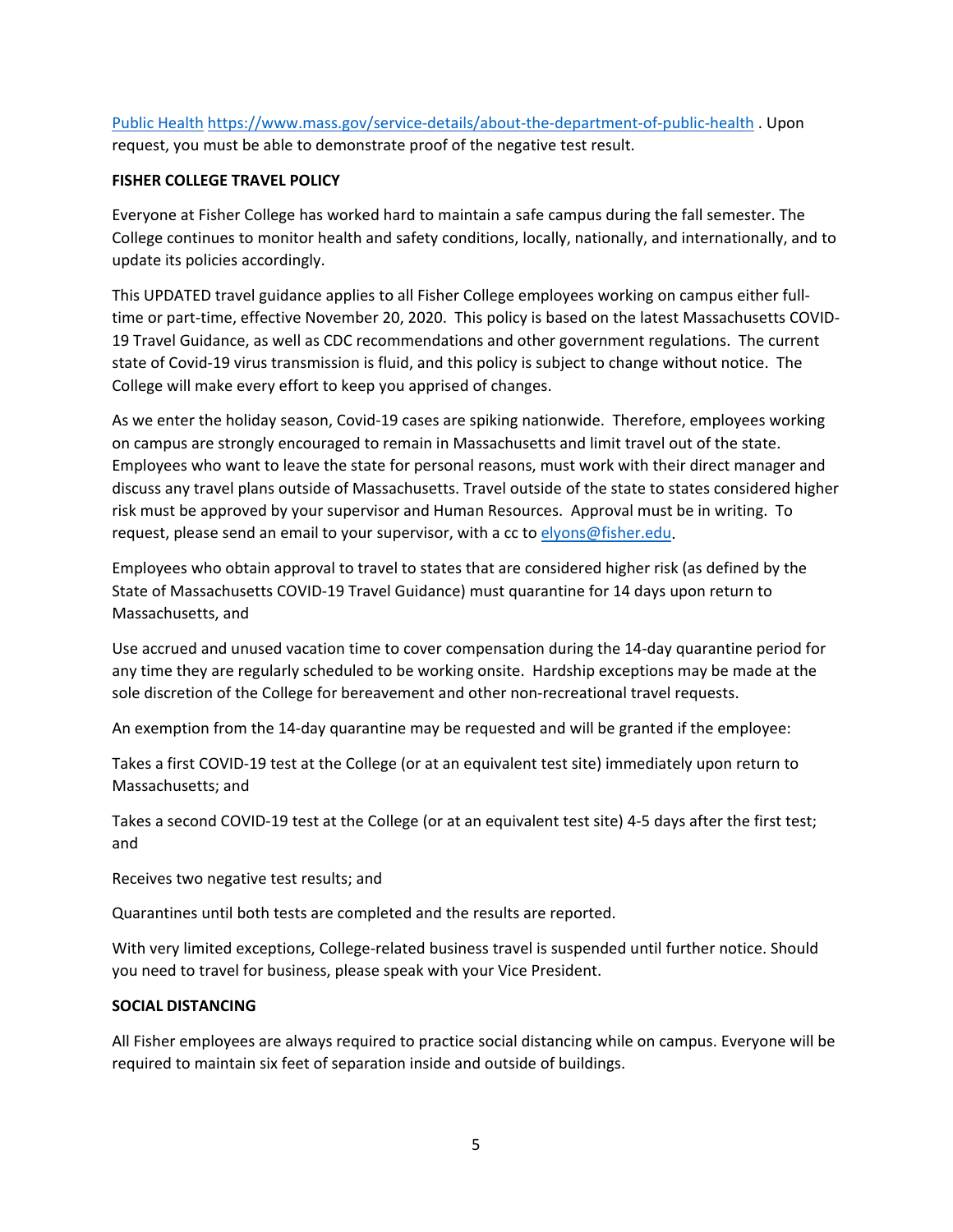In accordance with the latest guidance from the State and City, the College is limiting occupancy in shared offices to no more than two persons at one time. Staff schedules must be staggered to ensure safe distance.

For those with job-specific needs, use of additional protective measures (safety goggles / face shields / gloves) are recommended and will be supplied for employees .

Multi-person activities will be limited where feasible

Employees must stagger lunch and break times, regulating number of people in one place and ensuring at least 6-feet of physical distancing. Congregation in common areas, lobbies, etc. throughout campus is prohibited.

Minimize the use of confined spaces (e.g., elevators, control rooms, vehicles) by more than one individual at a time; all employees in such spaces at the same time are required to wear face coverings. Only one person on the elevator at any time with a minimum of 6-feet apart.

Face coverings must be worn at all times on campus except when in your office alone, or while eating while practicing social distancing.

A "no congregation" policy is in effect; individuals must implement social distancing by maintaining a minimum distance of 6-feet whenever possible.

Conduct all meetings via conference calls. Use cell phones, texting, video conferences, and conference calls for discussion whenever possible. Do not convene meetings of more than 10 people (6-feet distance in these meetings is required).

Adhere to established directional signage for hallways, passageways and stairways for foot traffic, to minimize contact.

# **Meals, Aramark, and Food Delivery**

The Cafeteria will not be available for employee seating. Food services will provide grab and go options only for staff and faculty.

Meals must be taken in your office, at your desk, or in an empty room. Food may not be shared. All employees must maintain social distance of 6 feet while eating. All surfaces must be wiped down after

# **Fisher College Off-Campus Food Delivery Policy**

Fisher College is committed to welcoming off-campus food deliveries to campus safely. The College's first priority is the health and safety of its community. In order to safely welcome off campus food deliveries to Fisher, the following policy is in effect. Please note that this policy may be updated in accordance with government and CDC guidance.

- 1. Delivery food for students, faculty and staff from off-campus vendors will be limited.
- 2. Food delivery drivers will not be able to access College buildings.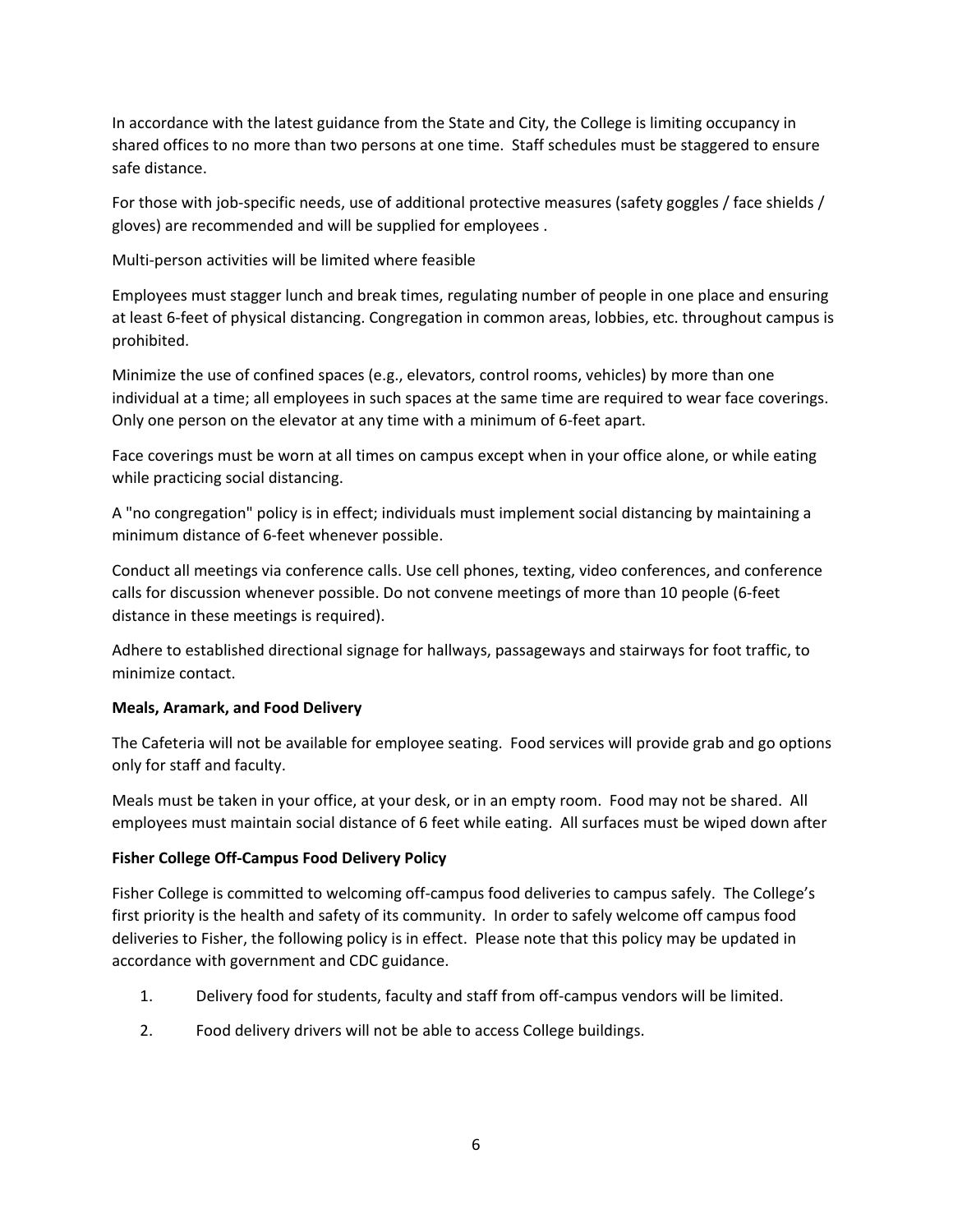- 3. Students, faculty and staff shall meet the food delivery driver(s) outside of the College buildings. When this is not possible, the College will designate a table in a central delivery area. This allows for a convenient and safe central location on campus for food deliveries.
- 4. Individuals must wear masks.
- 5. Individuals must maintain appropriate social distance (6ft) from others unless performance of an essential task requires closer distanc

## **Pantry and Kitchen Areas**

**The 118 Pantry** serves as both a mailroom and a water/coffee area. In order to ensure social distance measures, no more than 1 person is allowed in the pantry at any time. Masks must be worn at all times in the Pantry. Each machine and surface must be wiped down with an antibacterial wipe after use. The refrigerator handles must be wiped down after each use.

**The OAS Kitchen:** Each machine and surface must be wiped down with an antibacterial wipe after use. The refrigerator handles must be wiped down after each use. Only 1 person will be allowed in the kitchen area at any time. Masks must be worn at all times.

Failure to wipe down shared use equipment in kitchen areas or follow any of the social distancing or hygiene protocols outlined in the policy will result in closure of the kitchen areas and removal of the equipment.

## **Smoking**

In order to protect our maintenance staff, the College smoking areas will be closed. No smoking is allowed on College property, on Back Street, or in front of any College building.

## **Hygiene Protocols**

The College will ensure access to handwashing facilities and alcohol-based hand sanitizers with at least 60% alcohol.

No handshaking, high-fiving, hugging, fist-bumping, elbow-bumping or other unnecessary physical contact.

Wash hands often with soap for at least 20 seconds or use an alcohol-based hand sanitizer.

If you are wearing a face covering, keep your face covering on when coughing or sneezing. If you are alone, cover coughing or sneeze with a tissue, then throw the tissue in the trash and wash hands. If no tissue is available, then cough or sneeze into your elbow and sanitize the area around you.

Avoid touching eyes, nose, and mouth with your hands.

To avoid sharing germs, please clean up and sanitize after yourself.

Avoid sharing use of tools and office supplies or disinfect between use (e.g., telephones, keyboards, laptops). Tools should be cleaned before and after use. If you are using a shared computer, printer, or copier, the keyboard/touch screen/paper trays should be cleaned before and after use.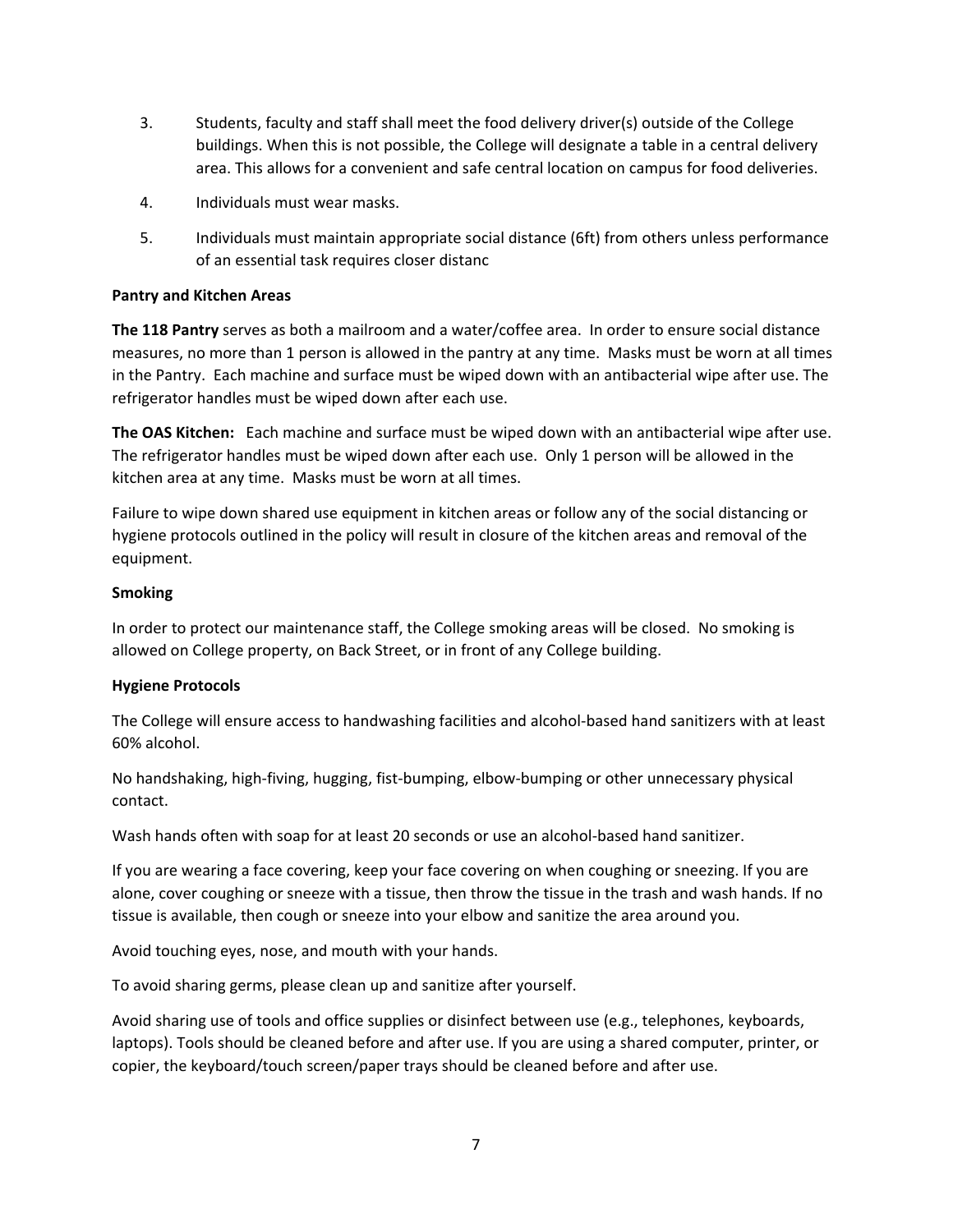In the classroom, we ask that each student and faculty member wipe down their desks and work areas at the start of each class or use of a computer or other shared equipment or materials. Cleaning cloths will be provided in each classroom.